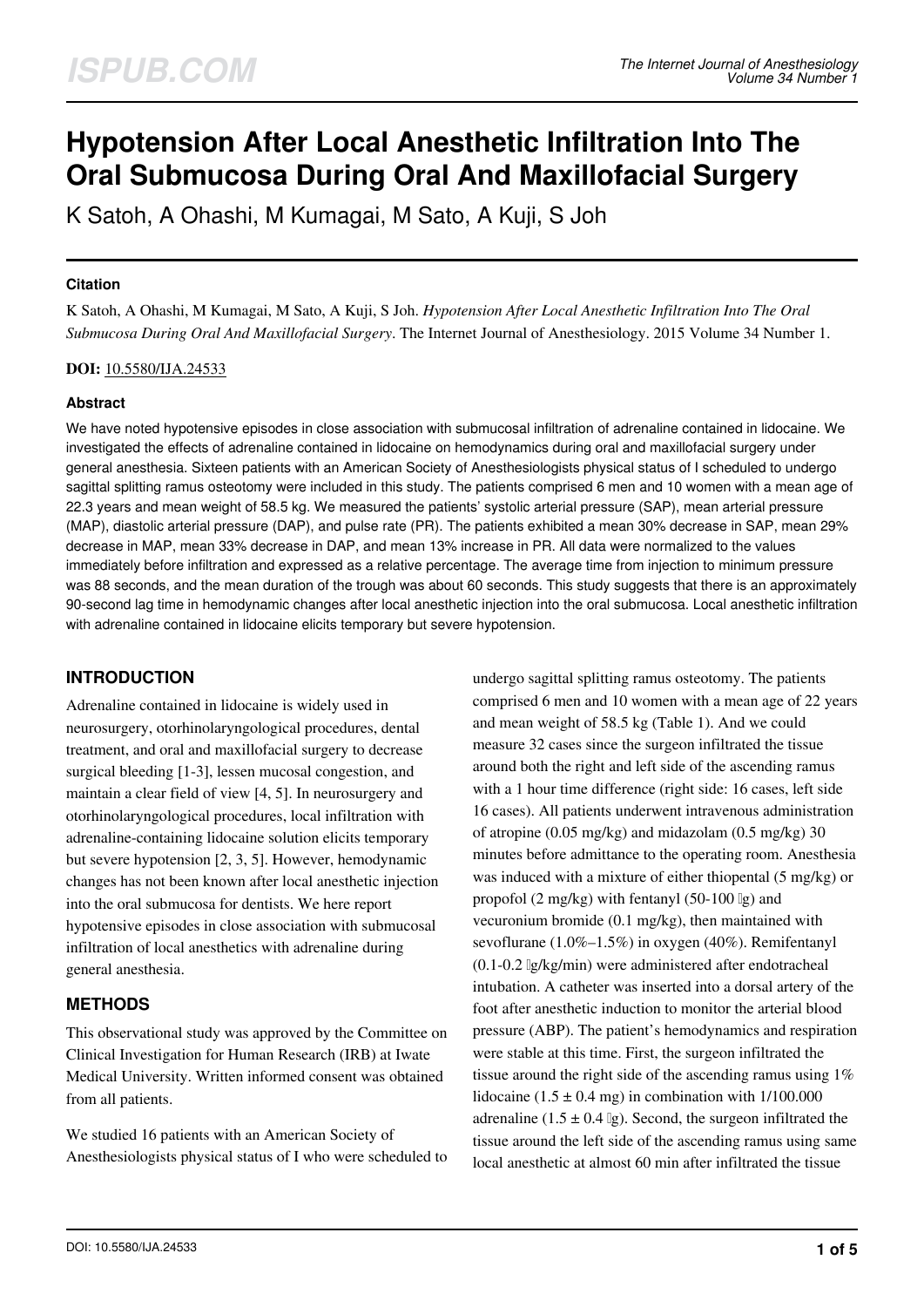around right side of the ascending ramus. The local infiltration was applied at three to five points on the oral mucosal incision, and the infiltration time was controlled at 20 to 30 seconds using the same needle gauge. We measured the ABP via catheter, the systolic arterial pressure (SAP), diastolic arterial pressure (DAP), mean arterial pressure (MAP), pulse rate (PR), and blood oxygen saturation (SpO2) in all patients. The SAP, DAP, MAP, PR and SpO2 were continuously monitored with life scope 8 (Nihon Kohden, Tokyo, Japan) and recorded using a PowerLab 4/25T data acquisition system (ADInstruments, Bella Vista, Australia). Each parameter was measured at immediately before injection, reaching minimum arterial blood pressure, 1min after injection, 3min after injection and 5min after injection.

Values are presented as mean ± standard deviation. Intragroup comparisons were made using one-way analysis of variance for repeated measurements followed by Dunnett's test for multiple comparisons. Differences were considered statistically significant at a P value of <0.05.

# **RESULTS**

As shown in Figure 1, the changes in arterial blood pressure were recorded using the PowerLab data system. The change in arterial blood pressure exhibited a delay of 43 seconds and then rapidly decreased; the duration of the trough was about 60 seconds.

There were significant differences between value of the SAP, DAP, MAP, and PR immediately before injection (control) and that of at 90 seconds after injection. There was a 30% decrease in SAP (mean, 33.7 mmHg), 29% decrease in MAP (mean, 20.9 mmHg), 33% decrease in DAP (mean, 18.7 mmHg), and 13% increase in PR (mean, 9.1 bpm). All data were normalized to the values immediately before injection and expressed as a relative percentage (Fig. 2). SpO2 was stable at 99-100%.

The average time from infiltration of the local anesthetic to reaching minimum pressure was 88 seconds  $(88 \pm 46 \text{ s})$  and the mean duration of the trough was about 60 seconds (60  $\pm$ 8 s) These results suggest that there was an approximately 90-second lag time in hemodynamic changes after local anesthetic injection into the oral submucosa. Local anesthetic infiltration with adrenaline contained in lidocaine solution elicited temporary but severe hypotension.

# **DISCUSSION**

In this study, we found out two important clinical issues.

Hypotensive episodes may be in close association with submucosal infiltration of local anesthetics with adrenaline during general anesthesia. The hypotension is temporary but severe.

First, hypotensive episodes may be in close association with submucosal infiltration of local anesthetics with adrenaline during general anesthesia. The hypotension occasionally occur after infiltration local anesthetic with adrenaline into oral submucosa has not well known for dentists. Hemodynamic changes including hypotension were caused by the absorption of adrenaline contained in lidocaine solution [5, 6]. The hemodynamic effects of adrenaline are dose-dependent, and different doses of adrenaline may activate different types of sympathetic receptors. An infusion rate of 1 to 2 μg/min, although rarely used, should predominantly activate β2-receptors with resultant vascular and bronchial smooth muscle relaxation. A rate of 2 to 10 μg/min should predominantly activate β1-receptors to increase the heart rate, contractility, and conduction and decrease the refractory period. Doses of  $>10$  lg/min cause marked lstimulation with generalized vasoconstriction [5, 7]. The major mechanism of the occurrence of hypotension is presumed to be activation of β2-receptors [3, 5, 7]. A decrease in MAP with an increase in heart rate was observed at 1.0, 1.5, and 2.0 minutes when  $1\%$  lidocaine with 40, 80, and 160 μg of adrenaline was administered; additionally, the average increase to the highest heart rate was approximately 10 bpm after the beginning of local infiltration [5]. The cause of this increase of HR mainly involves a baroreceptor reflex that decreases the blood pressure and gently stimulates β2-receptors [5, 8, 9].

Second, the hypotension is temporary but severe. In this study, there was a 30% decrease in SAP, 29% decrease in MAP, 33% decrease in DAP and the mean duration of the through was about 60 seconds. The temporary but severe hypotension was observed within almost 1 min, and have never been continuous in all case. Therefore, when we observe the severe hypotension after local anesthetic infiltration into the oral submucosa, we may avoid to administer intravenously atropine sulfate or an adrenergic agonist, ephedrine hydrochloride et al., in haste.

In neurosurgery and otorhinolaryngological procedures, local infiltration with adrenaline-containing lidocaine solution elicits temporary but severe hypotension. When 1% lidocaine with 40, 80, and 160 μg of adrenaline was administered to the scalp in neurosugery, the MAP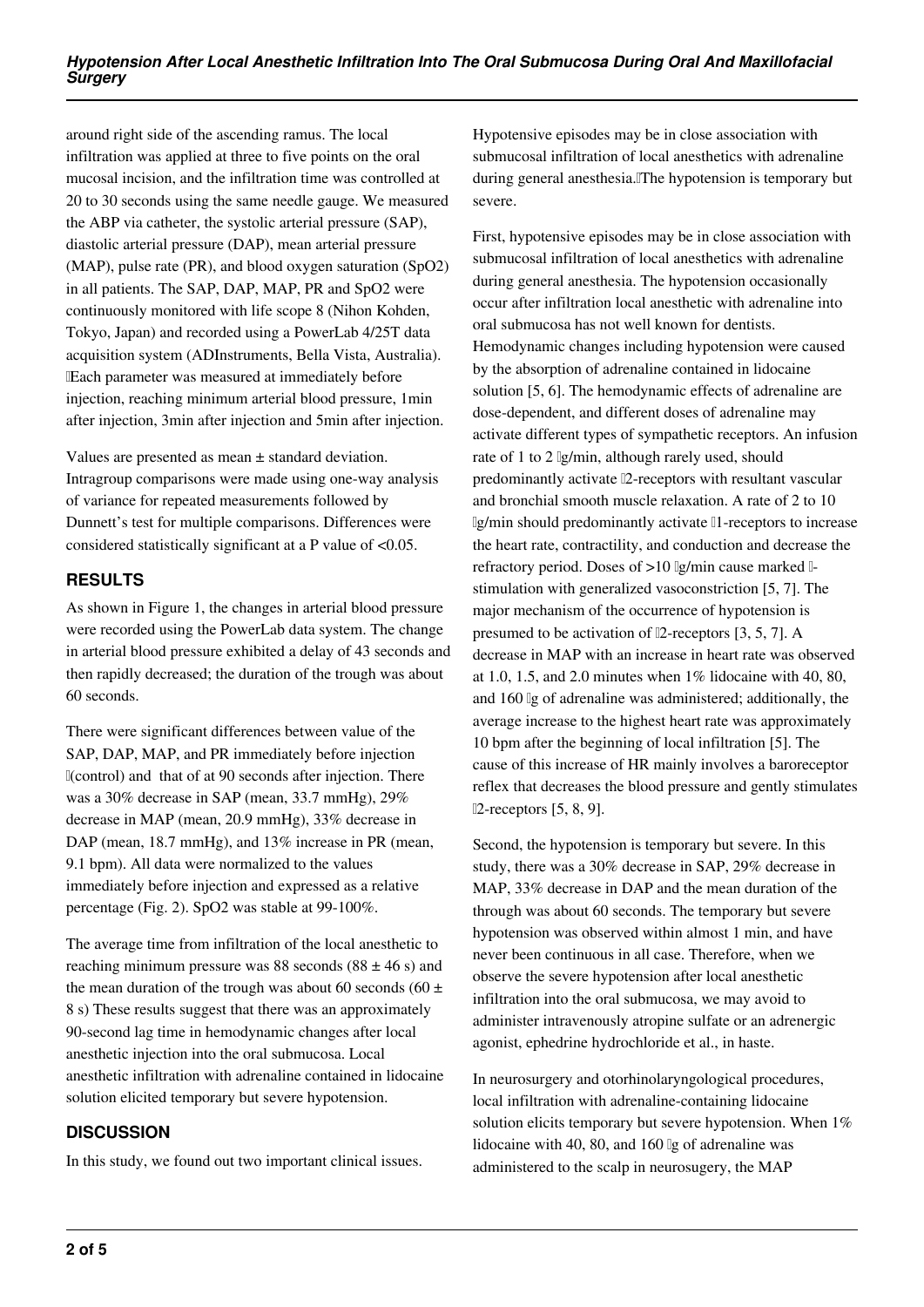temporally decreased by >30%, the average time from the start of local infiltration to the lowest MAP was 102 seconds, and the hemodynamic changes in blood pressure and PR tended to become relatively stable by 5 minutes [5]. Neither the MAP nor the PR changed significantly when  $1\%$ lidocaine without adrenaline was administered [5]. In functional endoscopic sinus surgery, a low dosage of adrenaline may produce significant hemodynamic effects, particularly obvious hypotension combined with a slight increase in heart rate [5, 7].

Limitation in this study, we did not measure the hemodynamic changes when lidocaine without adrenaline was infiltrated into the oral submucosa. Though we did not demonstrate directly that hypotensive episodes in association with submucosal infiltration of local anesthetics with adrenaline, we emphasize that local infiltration with adrenaline-containing lidocaine solution elicits temporary but severe hypotension within almost 90s after infiltrated into oral submucosa.

In conclusion, hypotensive episodes may be in close association with submucosal infiltration of local anesthetics with adrenaline during general anesthesia and the hypotension was temporary but severe. Clinicians must consider the possibility of marked hemodynamic changes when adrenaline contained in lidocaine solution is infiltrated into the oral submucosa. We carefully observe without any treatment because the changes only last approximately 1 minute or so.

## **Table 1**

Demographic data : Data are presented as mean ± standard deviation unless otherwise indicated.

| Patients, n                         | 16                                         |
|-------------------------------------|--------------------------------------------|
| (Case; both right and left side, n) | (32)                                       |
| Age, years                          | $22 \pm 4$                                 |
| Weight kg                           | $58.5 \pm 8.8$                             |
| Sex. male:female                    | 6:10                                       |
| Lidocaine dose, mg/kg               | Right, $1.5 \pm 0.4$ ; left, $1.5 \pm 0.4$ |
| Adrenaline dose, µg/kg              | Right, $1.5 \pm 0.4$ ; left, $1.5 \pm 0.4$ |
| Type of surgery                     | Sagittal splitting ramus osteotomy         |
|                                     |                                            |

## **Figure 1**

Changes in arterial blood pressure. The arterial blood pressure changes with a delay of 43 seconds, and the duration of the trough is about 60 seconds.



## **Figure 2**

Changes in arterial blood pressure and pulse rate. The values on the ordinate are as follows: control; immediately before injection, 30 seconds after injection, 60 seconds after injection, 90 seconds after injection, 120 seconds, 180 seconds and 300 seconds. Then the systolic, diastolic, and mean arterial pressure decrease to their minimum values, the pulse rate increases. There are significant differences in these parameters between before and 90 seconds after injection.



#### **References**

1. Li WY, Zhou ZQ, Ji JF, Li ZQ, Yang JJ, Shang RJ. Relatively light general anesthesia is more effective than fluid expansion in reducing the severity of epinephrineinduced hypotension during functional endoscopic sinus surgery. Chin Med J. 2007; 120: 1299-1302. 2. Philips S, Hutchinson SE, Baly P, Hollway TE. Adrenaline-induced hypotension in neurosurgery. Br J Anaesth. 1993; 70: 687-688.

3. Yang JJ, Wang QP, Wang TY, Sun J, Wang ZY, Zuo D, Xu JG. Marked hypotension induced by adrenaline contained in local anesthesia. Laryngoscope. 2005; 115: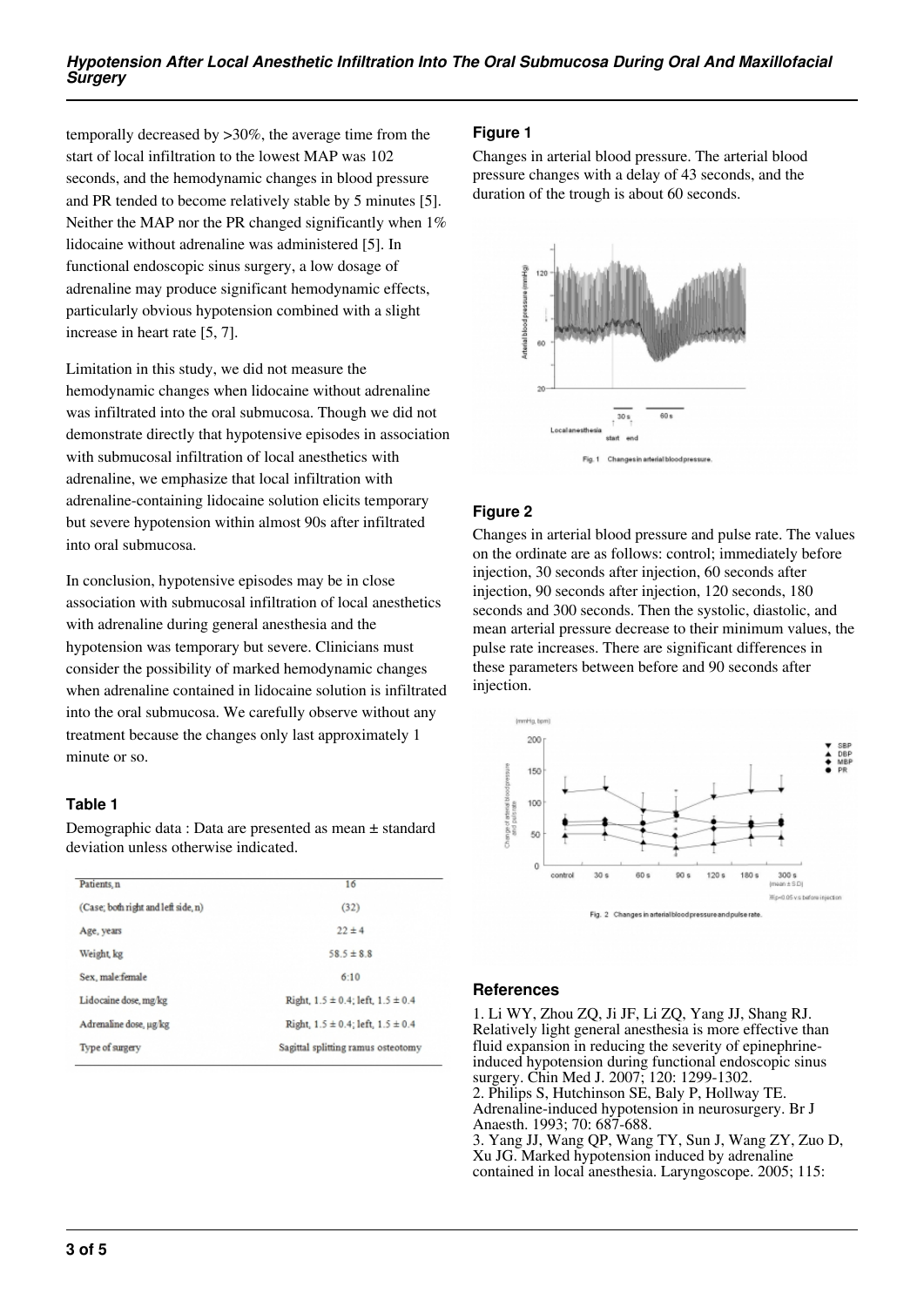348-352.

4. Honma Y, Ichinohe T, Kaneko Y. Oral mucosa blood flow plasma epinephrine and haemodynamic responses after injection of lidocaine with epinephrine during midazolam sedation and soflurane anaesthesia. Br J Anaesth. 1999; 82: 570-574.

5. Yang JJ, Cheng HL, Shang RJ, Shen JC, Shi JX, Wang HD, Li WY, Xu JG. Hemodynamic changes due to infiltration to the scalp with epinephrine-containing lidocaine solution. J Neurosurg Anesthesiol. 2007; 19:31-37. 6. Pasternak JJ, Akinson JL, Kasperbauer JL. Hemodynamic responses to epinephrine-containing local anesthetic injection and to emergency from general anesthesia in transsphenoidal hypophysectomy patients. J Neurosurg

Aneshtesiol. 2004; 16: 189-195.

7. Yang JJ, Zheng J, Liu HJ, Shen JC, Zhou ZQ. Epinephrine infiltration on nasal field causes significant hemodynamic changes: Hypotension episode monitored by impedance-cardio-graphy under general anesthesia. J Pharm Phamaceut Sci. 2006; 6:190-197.

8. Li X, Li T Han D, Song X, Zhang L. Dose application of adrenaline on nasal mucosa induce significant haemodynamic changes under general anaeshtesia?. Eur J

Anaeshtesiol. 2009; 26: 613-615. 9. Nair S, Collins M, Hung P, Rees G, Close D, Wormald PJ. The effect of *β*-blocker premedication on the surgical field during endoscopic sinus surgery. Laryngoscope. 2004; 14: 1042-1046.